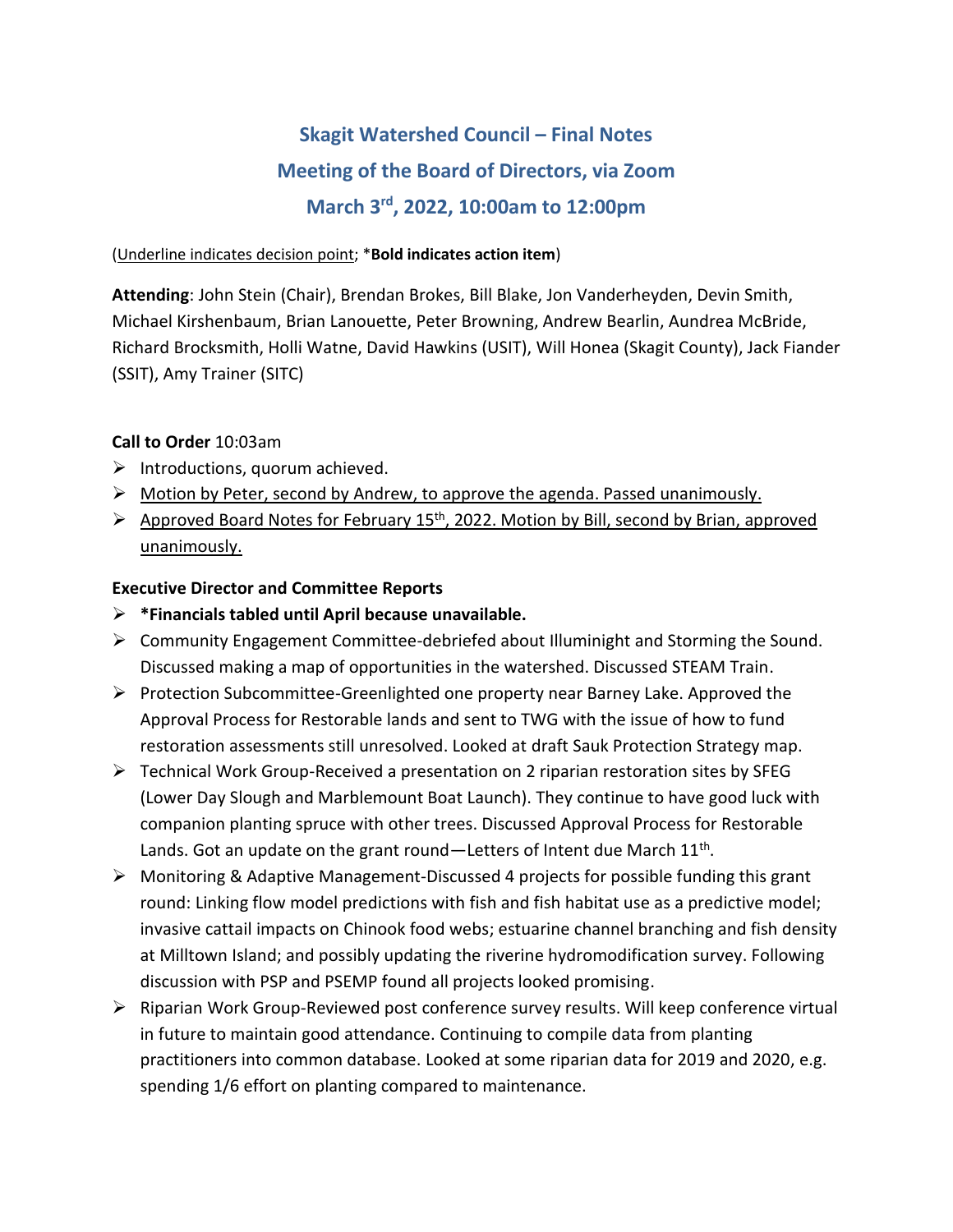- $\triangleright$  Biannual report on acquisitions-One property was purchased in the Lower Sauk (45 acres) during the past 6 months. Three properties were reviewed and greenlighted for a total of 82 acres, two on the mainstem middle Skagit and one on the Cascade River.
- $\triangleright$  Salmon Recovery Funding Board (SRFB)-They are working on cost increase request policies that are becoming more frequent with COVID and inflation. Extra federal money from Investing in Infrastructure and Jobs Act will be going to targeted investment this year instead of to watershed-level lead entity allocations. Our Milltown Phase 2 Construction project may be able to compete for that but must make it through regional and state competitions.

## **Old Business**

Bylaws

- $\triangleright$  Changes to Bylaws required to happen at Council of Members meeting, with a quorum of members, by consensus or 2/3 majority vote if needed. Changes are recommended to Members by the Board.
- $\triangleright$  Opening comments by the county:
	- o It is not our intent to break up the Watershed Council.
	- $\circ$  Intent is to create the right venue for a shared vision including agriculture, the three Treaty Tribes, the county, WDFW, and Drainage Districts as final decision makers on financial issues.
- $\triangleright$  USIT has concerns regarding tension between representative governments' standing and nonprofits. They have respect for the work of NGOs but there is a difference between governments and NGOs. There needs to be more deference given to governments. Tribes are too often forced to establish their standing and Treaty rights in many venues.
- $\triangleright$  Tribes should have self-appointment authority, and that should be reflected in the bylaws.
- $\triangleright$  We need to get private landowners to the table and the NGO voice is often needed to build trust and enable that, which would be hindered without a community-based partnership.
- $\triangleright$  Feds (e.g. USFS as major landowner) need to be more involved as they were in the past.
- $\triangleright$  There needs to be a right for a tribal representative on the Board from each tribe.
- $\triangleright$  Currently, to be a Board member you must be a member of the Watershed Council. Otherwise, a bylaws amendment would be necessary to amend this requirement.
- $\triangleright$  The concept of a broader working group with separate, smaller decision-making body for technical work and detail development, that can then be worked up through a policy body or set of governments is efficient. It has been done in the Baker agreement and adjacent watersheds. Referred to as a "tiered approach."
- $\triangleright$  Swinomish supports a broader Board composition with NGOs for the narrow purposes that the Watershed Council is responsible for. Haven't seen a problem statement for what we are trying to fix?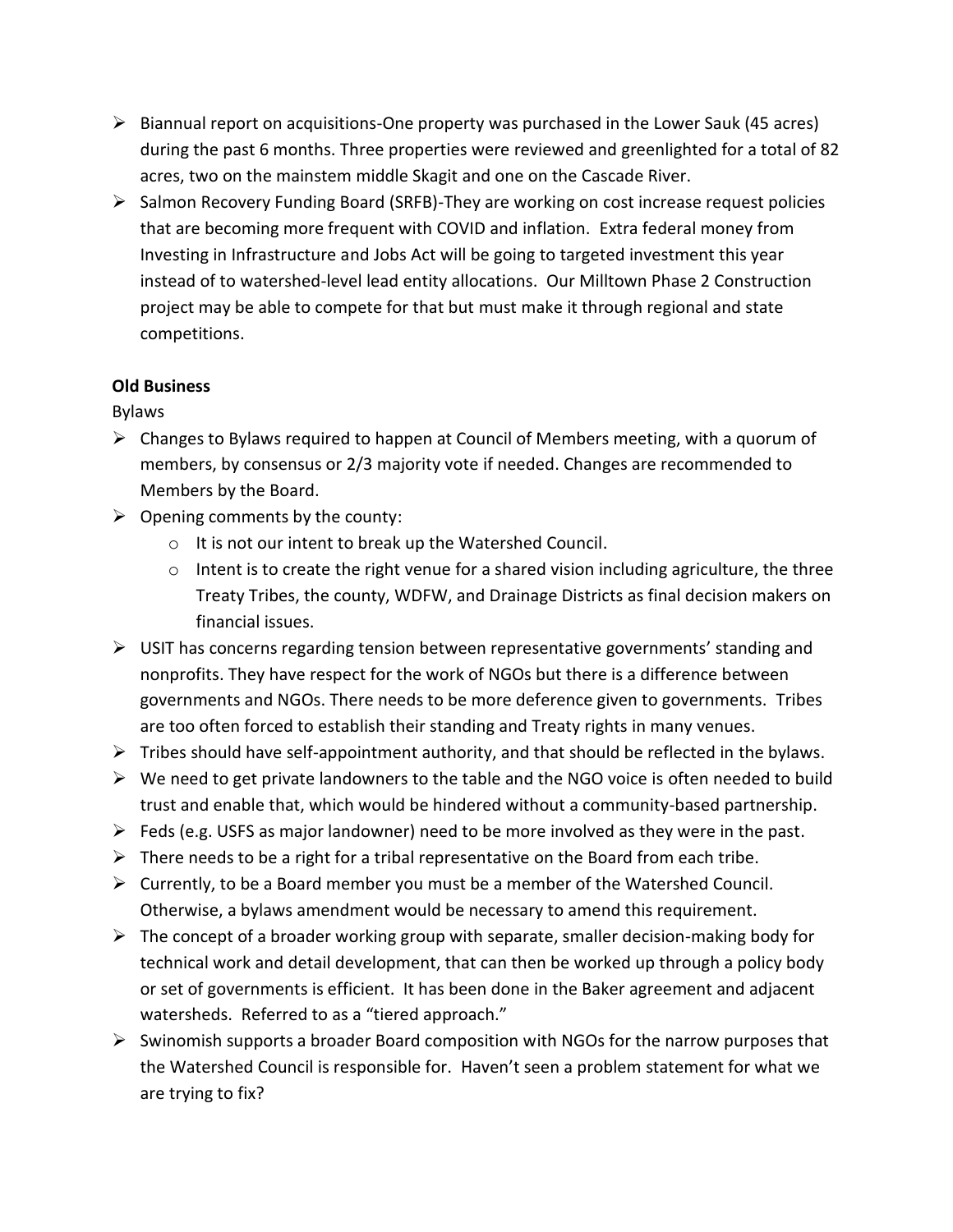- $\triangleright$  Do governments want more control over money? SSIT suggests this sentiment is a misunderstanding, and instead this is about governmental representation.
- $\triangleright$  Representative governments need to be at the top level, speaking with one voice where possible, to bring landowners along. The county objective is to bring ag along.
- ➢ Question if restructuring the SWC Board will bring agriculture to the table?
- ➢ Would a change in structure rattle down to committees? Seems that's up to the Board.
- ➢ **\*We have consensus on tribes self-appointing their representatives to the Board. Staff and John can draft some language for self-appointment by tribes to the Board. Likely includes county, but where do we draw the line of self-appointment? Need assessment of unintended consequences and pros/cons. They will send it to Peter and David for review.**
- $\triangleright$  Two layer structure is like an LIO and may be complicating/risking a simple and effective system with broad involvement. The more the scope becomes about regulatory issues, the more appropriate an LIO form would be.
- $\triangleright$  Politically difficult decisions may get harder with a smaller deciding body.
- ➢ WDFW supportive of designated slot for three tribes and county and their self appointment. Respect comanagers roles but think changing the structure of the Board away from egalitarian approach may not be for the best if focused on voluntary, cooperative projects.
- $\geq 2$  tiered board is an idea but hasn't been drafted yet.
- ➢ **\*Staff could draft Board alternates, guest, and executive session bylaws language as well.**
- $\triangleright$  County intent is to 'plus effort up' to tackle bigger projects and agrees regulatory issue dialogue would be problematic in this venue.
- $\triangleright$  Jenna Friebel would be ideal for the Board, closest thing to representative government for ag infrastructure community.
- $\triangleright$  It has been difficult to get ag involvement despite efforts to engage them and offer board level.
- $\triangleright$  Regulatory changes can impact ag willingness to be involved.
- $\triangleright$  SWC is the implementor of policies already set by governments, the lead entity operating within these program sideboards.
- $\triangleright$  Question has been out there about to what extent SWC is a place for facilitating broader discussions. How do we get governments together? Is the SWC Board the place for that? Making it such will complicate its core functions as a lead entity.
- ➢ Should set boundaries for keeping out of political issues. This has been SWC history.
- ➢ SWC role is played best staying out of regulatory issues. Copper mine was an exception, thought through.
- $\triangleright$  There are other arenas for regulatory issues, and the opportunity always exists for governments to convene inside or outside of SWC.
- $\triangleright$  There is a desire for organization to re-gear itself for larger projects.